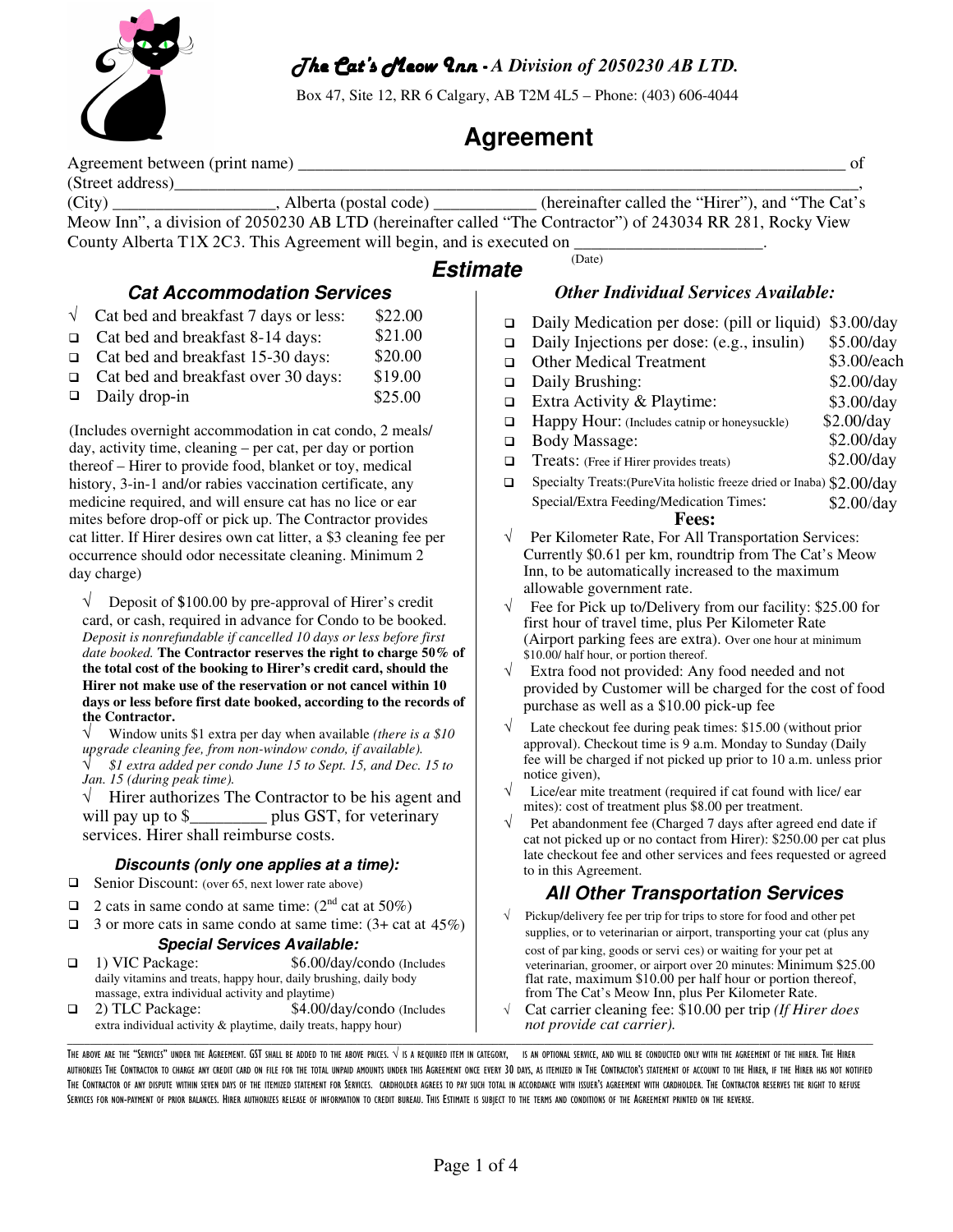#### **It is agreed that The Contractor will provide the Hirer with the following Services as an independent contractor in accordance with the terms and conditions set forth in this Agreement and attached Privacy Protection Schedule:**

- The Contractor will perform the Services mutually agreed to under the attached section entitled "Estimate", and the Hirer agrees to pay for Services performed by The Contractor, and for other fees and finance charges detailed in this Agreement. The Estimate and the Privacy Protection Schedule shall be considered a part of this Agreement. Actual costs incurred may differ from the Estimate. The Hirer agrees to any and all responsibilities of the Hirer detailed in the Estimate and in this Agreement. Verbal or written requests for Services made by the Hirer to The Contractor after the signing of this agreement and to which The Contractor agrees, shall be considered part of this Agreement.
- 2. The Contractor's duties, term of engagement, compensation and provisions for payment thereof shall be as set forth in the Estimate previously provided to the Hirer by The Contractor and which is attached as Estimate, which may be amended in writing from time to time, or supplemented with subsequent Estimates for Services to be rendered by The Contractor. Hirer shall be deemed to agree to subsequent Estimates or changes to this Agreement upon the first occurrence of verbal or written requests for Services after The Contractor renders subsequent Estimates or changes of this Agreement, and which collectively are hereby incorporated by reference. The Contractor may render subsequent Estimates or changes of this Agreement at its web site, www.thecatsmeowinn.com, and it is the responsibility of the Hirer to periodically check this web site for changes to this Agreement, prior to requesting services, and The Hirer agrees to any changes as listed on this web site.
- 3. The term of this Agreement is indefinite. Either party may cancel this Agreement on seven days notice to the other party in writing, by personal delivery to the other party's place of residence or business. Before this paragraph comes into effect, the Hirer must pay in full any outstanding balances.
- 4. Before cats will be boarded, the Hirer must produce up to date vaccination certificate(s) for Feline Viral Rhinotracheitis, Calicivirus, Panleukopenia (FVRCP or 3-in-1); and vaccinate for Rabies if cat has roamed outside Hirer's house at any time within the last 3 months prior to boarding. Feline Leukemia Vaccination is highly recommended, and Hirer assumes all risk to his animal(s) and other animals under The Contractor's care, if Hirer's animal is not vaccinated for Feline Leukemia. If the Contractor or others are sick, incur injury, or die because of the Hirer's animal, The Hirer shall be responsible for all uninsured costs, and shall be reimbursed the round trip per kilometer rate in the Estimate to receive medical attention. The Hirer agrees to hold The Contractor, including its employees, agents, and representatives, harmless and free of liability for loss or damage of property, or sickness, injury, or death to the Hirer or the Hirer's animal(s) while The Contractor performs the Services under this Agreement. The Contractor shall not be responsible for Acts of God or the results of utility disruptions, or terrorism or war. The Hirer agrees and realizes that the transportation, keeping, and maintenance of her/his animal(s) entail certain risks, which the Hirer assumes fully. The Contractor will provide a reasonable degree of care. The Hirer shall be responsible for all charges up to the time of the pick-up or return of her/his animal(s), or the later of its death or disposal. The Hirer agrees that except for negligence or willful abuse, the onus of which shall be upon the Hirer to prove at his/her own cost, the amount of award of any and all compensation to the Hirer for any loss or damage of property, or sickness, injury, or death to the Hirer or the Hirer's animal(s) shall not be greater than the cost of Services actually provided according to the Estimate attached at the time of such loss, damage, sickness, injury or death. The Hirer and The Contractor agree to use the services of the Better Business Bureau for conciliation, mediation, and/or binding arbitration of all disputes.
- 5. The Hirer agrees that The Contractor shall be entitled to injunctive and other equitable relief in the event of, or to prevent, a breach of any provision of this Agreement by the Hirer. Resort to such equitable relief, however, shall not be construed to be a waiver of any other rights or remedies that The Contractor may have for damages or otherwise. The various rights and remedies of The Contractor under this Agreement or otherwise shall be construed to be cumulative, and no one of them shall be exclusive of any other or of any right or remedy allowed by law.
- The Contractor will submit an initial itemized statement setting forth the Services rendered. The amounts due shall be payable upon receipt. The Hirer will pay The Contractor the amounts due as indicated by statements submitted by The Contractor within seven days of receipt. The Hirer authorizes The Contractor to charge any valid Hirer credit card on file for the total amount due if not received within 7 days. The Hirer authorizes release of information on file to credit bureau. The Hirer promises to pay the following other fees and finance charges:
	- a. The Hirer agrees that if the Hirer's animal is left in the care of The Contractor beyond 7 days of the expected return of the Hirer, the animal and all belongings becomes the property of The Contractor, and the animal will be given to the nearest Humane Society (or equivalent home) for adoption. If the Hirer's animal dies while in The Contractor's care, and the Hirer or his agent is unable to be contacted, the Hirer agrees that The Contractor or veterinarian shall dispose of the animal's body. An initial itemized statement shall be sent at such time. If the Hirer's animal is sick or injured and requires veterinary Services, and the Hirer or his agent is unable to be contacted, the animal will be taken to the nearest available veterinarian, who is hereby authorized to perform Services and administer medication and treatment in accordance with the Estimate. Any fees incurred shall be the responsibility of the Hirer, and shall be added to the unpaid balance.
	- b. A late payment fee of fifteen dollars (\$15) shall be assessed if payment is not received in full within fourteen (14) days from the date of the initial itemized statement. Per kilometer fees apply for any payment pickup. An abandonment fee of two hundred fifty dollars (\$250) will be assessed per cat for abandoning cat(s) at our facility.
	- c. A notification processing and handling fee of five dollars (\$5) shall be charged for each notification to the Hirer of unpaid amounts under this Agreement. Notifications shall be sent by mail and/or email to the address of record, or by phone message left at phone number of record at eight (8), thirty (30), sixty (60), and ninety (90) days. The Hirer waives protest of notice.
	- d. A cheque return fee of twenty-five dollars (\$25) shall be assessed if the bank for any reason whatsoever returns any cheque used for payment, including not sufficient funds (NSF). If a cheque is returned, payment will not be accepted by Visa or MasterCard, but only by certified cheque, money order or cash.
	- e. Statements are due upon receipt, with a 7-day grace period. A two-percent (2%) interest finance charge per month (annual percentage interest rate of 26.8242%) on any overdue payments for doing the work and any authorized extras under this Agreement shall be charged. Interest shall be payable on the entire unpaid balance at the time of notification, including any prior interest charged, from the date of the initial itemized statement. Notification under this paragraph shall be thirty (30) days after the date of the initial itemized statement, and every thirty (30) days thereafter.
	- f. Any unpaid balance on or after ninety-five (95) days shall be sent to a collection agency, and a credit bureau shall be notified. Notification shall be sent to the Hirer that the amount is being sent for collection at ninety (90) days. The Hirer shall be responsible for all fees of the collection agency.
- 7. During the term of this Agreement, The Contractor shall devote as much of his or her productive time, energy and abilities to the performance of his or her duties hereunder as is necessary to perform the required duties in a timely and productive manner. The Hirer understands and agrees that availability of The Contractor, as well as road, vehicle and weather conditions may affect The Contractor's ability to fulfill any part of this Agreement that requires travel, and the Hirer agrees that these factors do not constitute a breach of this Agreement. The Contractor is free to perform Services for other parties while performing Services for the Hirer. The Contractor may subcontract portions of this agreement to independent subcontractors. The Contractor shall be free to devote such portion of The Contractor's time, energy, effort and skill as The Contractor sees fit, and to perform The Contractor's duties when and where The Contractor sees fit, so long as The Contractor performs the Services set out in this Agreement in a timely and professional fashion.
- Both the Hirer and The Contractor agree that The Contractor will act as an independent contractor in the performance of its duties under this Agreement, and The Contractor hereby accepts such engagement. Accordingly, The Contractor shall be responsible for payment and collection of all federal and provincial taxes, including the Goods and Services Tax (GST), where applicable. Nothing in this Agreement is intended to constitute a partnership or a master and servant relationship between the parties. During the term of this Agreement, The Contractor shall bill and the Hirer shall reimburse him for all reasonable and approved out-of-pocket expenses, which are incurred in connection with the performance of the duties hereunder. The Contractor shall use his own motor vehicle at his own cost, subject to reimbursement by the Hirer as per the Estimate. Waiver by one party hereto of breach of any provision of this Agreement by the other shall not operate or be construed as a continuing waiver.
- 9. In this Agreement, the singular includes the plural and the masculine includes the feminine and neuter and vice versa unless the context otherwise requires. Section headings are not to be considered a part of this Agreement and are not intended to be a full and accurate description of the contents hereof. Sentences and paragraphs are numbered and lettered in this Agreement for clarity and convenience only, and do not necessarily reflect priority.
- 10. If any provision or part of any provision in this Agreement is void for any reason, it may be severed without affecting the validity of the balance of the Agreement. Time is of the essence in this Agreement. This Agreement binds and benefits the parties and their respective heirs, executors, administrators, personal representatives, successors, and assigns. The laws of the Province of Alberta govern this Agreement. All amounts are in Canadian funds.
- 11. This written Agreement contains the sole and entire Agreement between the parties, and supersedes any and all other Agreements between them, verbal or written. The parties acknowledge and agree that neither of them has made any representations with respect to the subject matter of this Agreement, or any representations inducing the execution and delivery hereof, except such representations as are specifically set forth herein; and each party acknowledges that s/he has relied on her/his own judgment in entering into the Agreement. The parties further acknowledge that any prior statements or representations that may have heretofore been made by either of them to the other are void and of no effect and that neither of them has relied thereon in connection with her/his dealings with the other.

#### **Both the Hirer and The Contractor have read, and agree to the above Agreement and any attachments.**

\_\_\_\_\_\_\_\_\_\_\_\_\_\_\_\_\_\_\_\_\_\_\_\_\_\_\_\_\_\_\_\_\_\_\_\_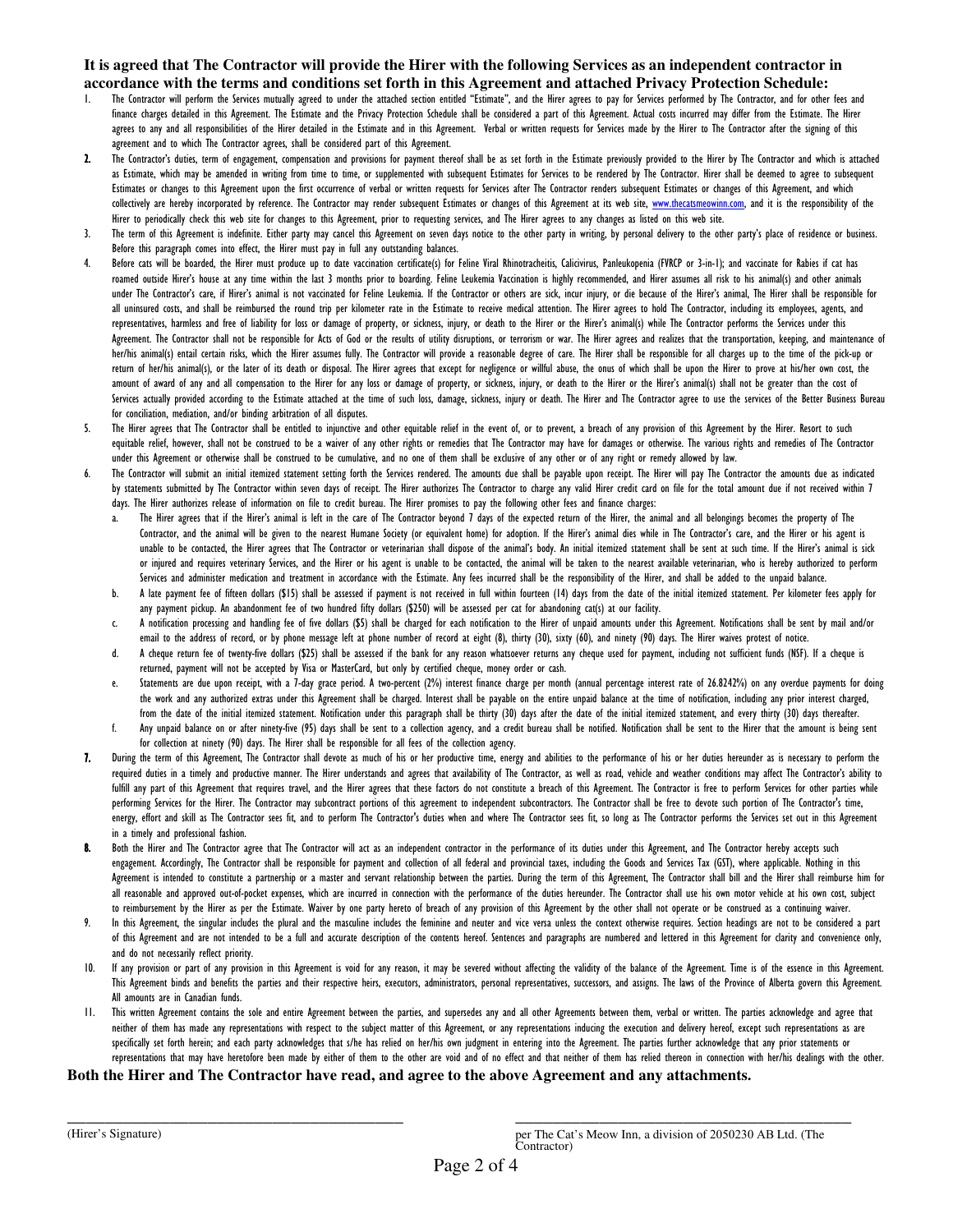## **Privacy Protection Schedule**

## **This Schedule forms part of the agreement between**

(Full legal name of The "Hirer") and The Cat's Meow Inn, a division of 2050230 AB Ltd. ("The Contractor") respecting The Cat's Meow Inn Agreement (The "Agreement") (The "Agreement")

## **Purpose**

1. The purpose of this Schedule is to enable The Contractor to comply with its statutory obligations under the Alberta *Personal Information Protection Act* with respect to "personal information", as defined in section 2 of this Schedule.

## **Definition of personal information**

2. In this Schedule, "personal information" means information about an identifiable individual collected or created by The Contractor as a result of the Agreement or any previous agreement between the Hirer and The Contractor dealing with the same subject matter as the Agreement.

## **Collection of personal information**

- 3. Unless the Agreement otherwise specifies or the Hirer otherwise directs in writing, The Contractor may only collect or create personal information that is necessary for the performance of The Contractor's obligations, or the exercise of The Contractor's rights, under the Agreement.
- 4. Unless the Agreement otherwise specifies or the Hirer otherwise directs in writing, The Contractor must collect personal information directly from the individual the information is about.
- 5. Unless the Agreement otherwise specifies or the Hirer otherwise directs in writing, The Contractor must tell an individual from whom The Contractor collects personal information:
	- (a) the purpose for collecting it; and
	- (b) the position name or title and the contact information of the person designated by the Hirer to answer questions about The Contractor's collection of personal information.

#### **Consent for the collection, use or disclosure of personal information**

6. Unless the Agreement otherwise specifies or the Hirer otherwise directs in writing, The Contractor must not collect, use or disclose personal information about an individual without the consent of the individual to whom the information relates.

## **Withdrawal or variation of consent**

- 7. If an individual provides reasonable notice to The Contractor that the individual withdraws consent to the collection, use or disclosure of the individual's personal information, The Contractor must inform the individual of the likely consequences to the individual, if any, of withdrawing consent, unless the effect is obvious.
- 8. The Contractor must not prohibit an individual from withdrawing consent to the collection, use or disclosure of the individual's personal information, unless the withdrawal of consent would frustrate the performance of a legal obligation.
- 9. If an individual withdraws consent to the collection, use or disclosure of the individual's personal information, The Contractor must stop the collection, use or disclosure of the individual's personal information (unless it is permitted under the Act without consent).

## **Accuracy of personal information**

10. The Contractor must make every reasonable effort to ensure the accuracy and completeness of any personal information it collects, uses or discloses on behalf of the Hirer.

## **Access to personal information**

11. If The Contractor receives a request for access to personal information from a person other than the Hirer, The Contractor must promptly advise the person to make the request to the Hirer unless the Agreement expressly requires The Contractor to provide such access and, if the Hirer has advised The Contractor of the name or title and contact information of an official of the Hirer to whom such requests are to be made, The Contractor must also promptly provide that official's name or title and contact information to the person making the request.

## **Correction of personal information**

12. Within 5 business days of receiving a written direction from the Hirer to correct or annotate any personal information, The Contractor must annotate or correct the information in accordance with the direction.